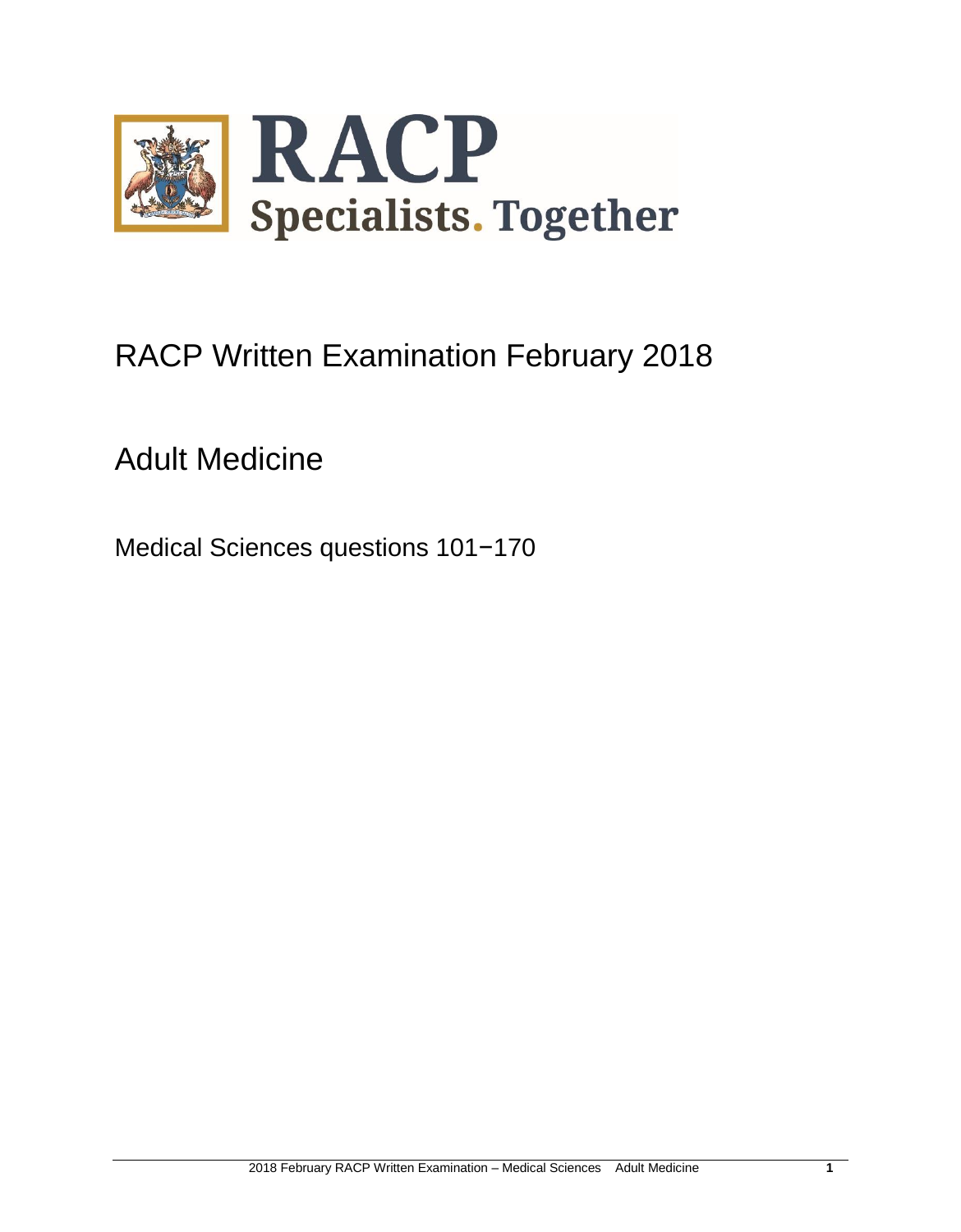- **101.**Treatment of oestrogen-receptor positive breast cancer with tamoxifen causes cells to accumulate in which cell cycle phase?
	- A.  $G_0$
	- B. G<sup>1</sup>
	- $C. G<sub>2</sub>$
	- D. M
	- E. S

**102.**A 68-year-old man with rheumatoid arthritis for 15 years has the following bone densitometry results obtained on a dual energy x-ray absorptiometry scan:

|              | T score | $Z$ score |
|--------------|---------|-----------|
| Lumbar spine | $+1.3$  | $+2.0$    |
| Femoral neck | $-24$   | $-17$     |

What is the most likely explanation for the discrepancy between the femoral neck and lumbar spine readings?

- A. Metastatic bone disease.
- B. Osteonecrosis of the hip.
- C. Osteophyte formation in the lumbar spine.
- D. Paget disease in the lumbar spine.
- E. Synovitis in the hip.

**103.**Which drug of addiction stimulates gama-aminobutyric acid A (GABA-A) receptors?

- A. Alcohol.
- B. Cocaine.
- C. Heroin.
- D. Methamphetamine.
- E. Nicotine.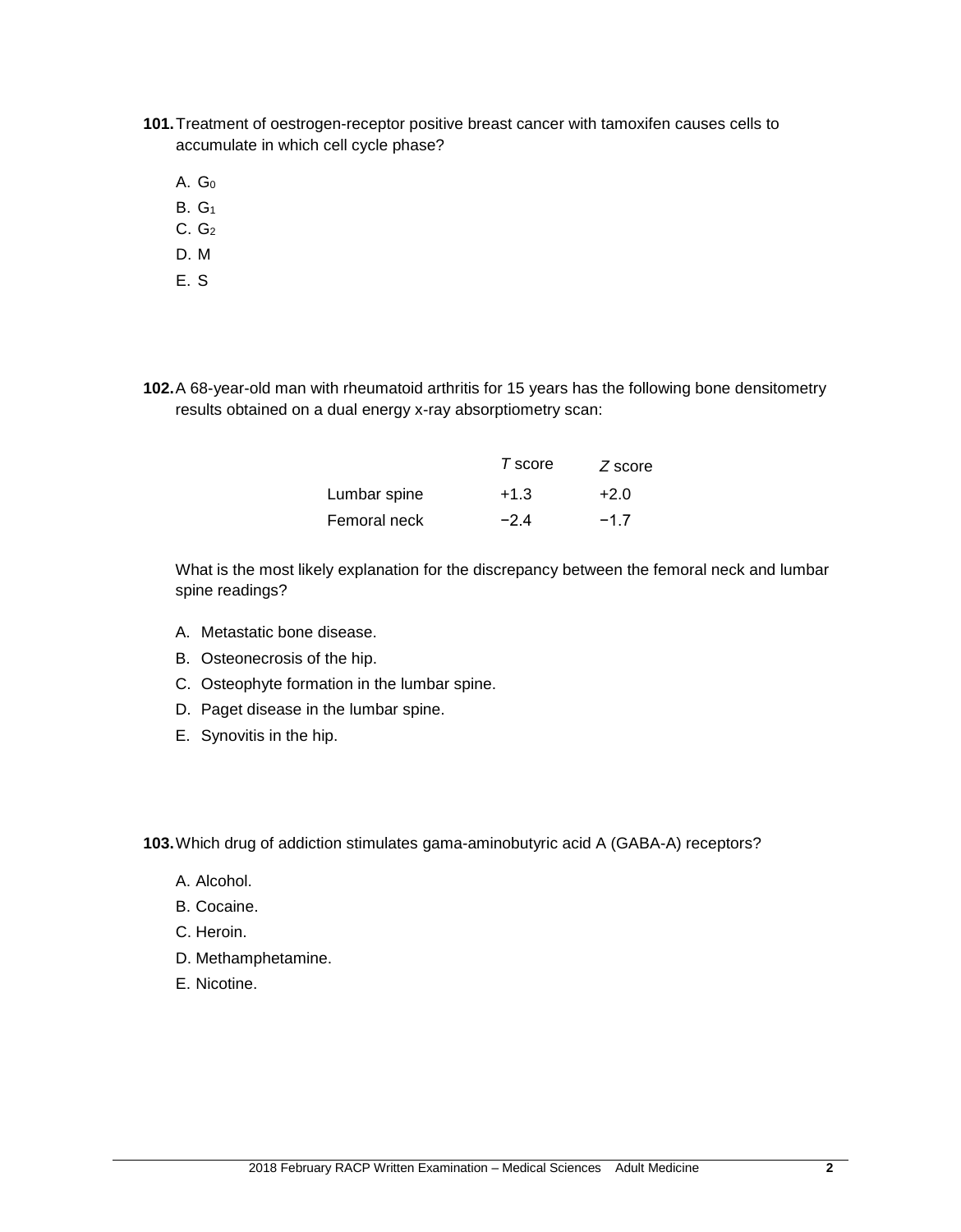- **104.**For a standard oxygen dissociation curve, decrease in which factor will cause a right shift in the curve?
	- A. 2,3-diphosphoglyceric acid.
	- B. CO2.
	- C. Haemoglobin.
	- D. pH.
	- E. Temperature.
- **105.**In the evaluation of a patient with suspected kidney disease, the use of a urinary dipstick (Multi-stick) may fail to detect significant quantities of which of the following?
	- A. Albumin.
	- B. Erythrocytes.
	- C. Leucocytes.
	- D. Nitrites.
	- E. Non-albumin protein.
- **106.** The in vitro gamma interferon release assay Quantiferon TB Gold™ is commonly used in patients with suspected *Mycobacterium tuberculosis* (MTB).

What is the main role of the Quantiferon Gold test?

- A. Detect exposure to MTB.
- B. Determine extent of MTB disease.
- C. Determine response to MTB therapy.
- D. Predict active MTB.
- E. Rule out MTB.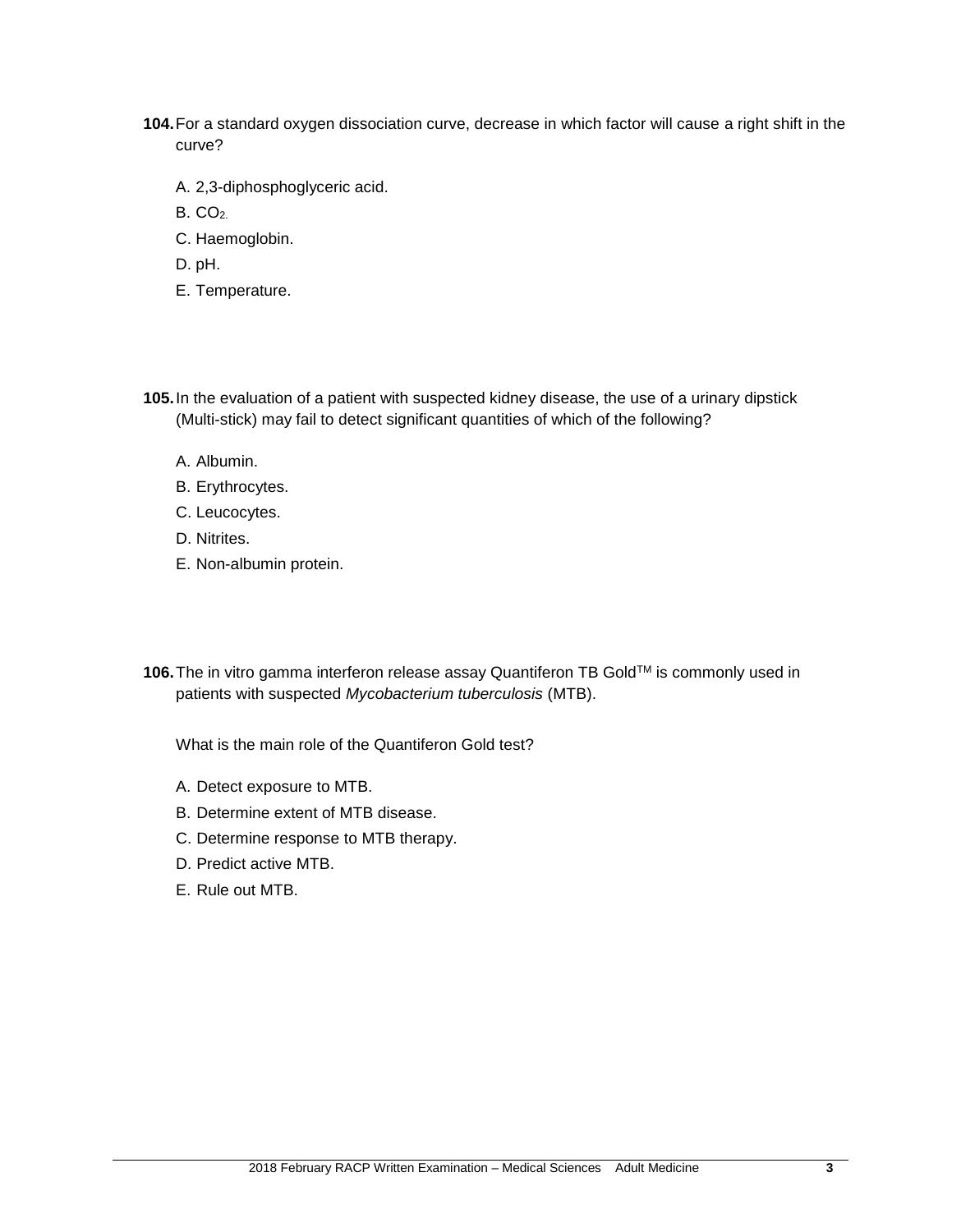**107.**Initiation of inflammation in acute gout is critically dependent upon which cytokine?

- A. Interferon gamma.
- B. Interleukin 1 beta.
- C. Interleukin 13.
- D. Interleukin 17.
- E. Tumour necrosis factor.
- **108.**Obstructive sleep apnoea is associated with an increased prevalence of systemic hypertension. What is the predominant mechanism for this?
	- A. Increased cardiac output.
	- B. Increased sympathetic tone.
	- C. Resetting of renal pressure-natriuresis.
	- D. Upregulation of carotid chemoreceptor sensitivity.
	- E. Vasoconstriction secondary to intermittent hypercapnia.

**109.**Which of the following is a minor criterion for the diagnosis of acute rheumatic fever?

- A. Carditis.
- B. Polyarthritis.
- C. Prolonged PR interval.
- D. Proteinuria.
- E. Subcutaneous nodules.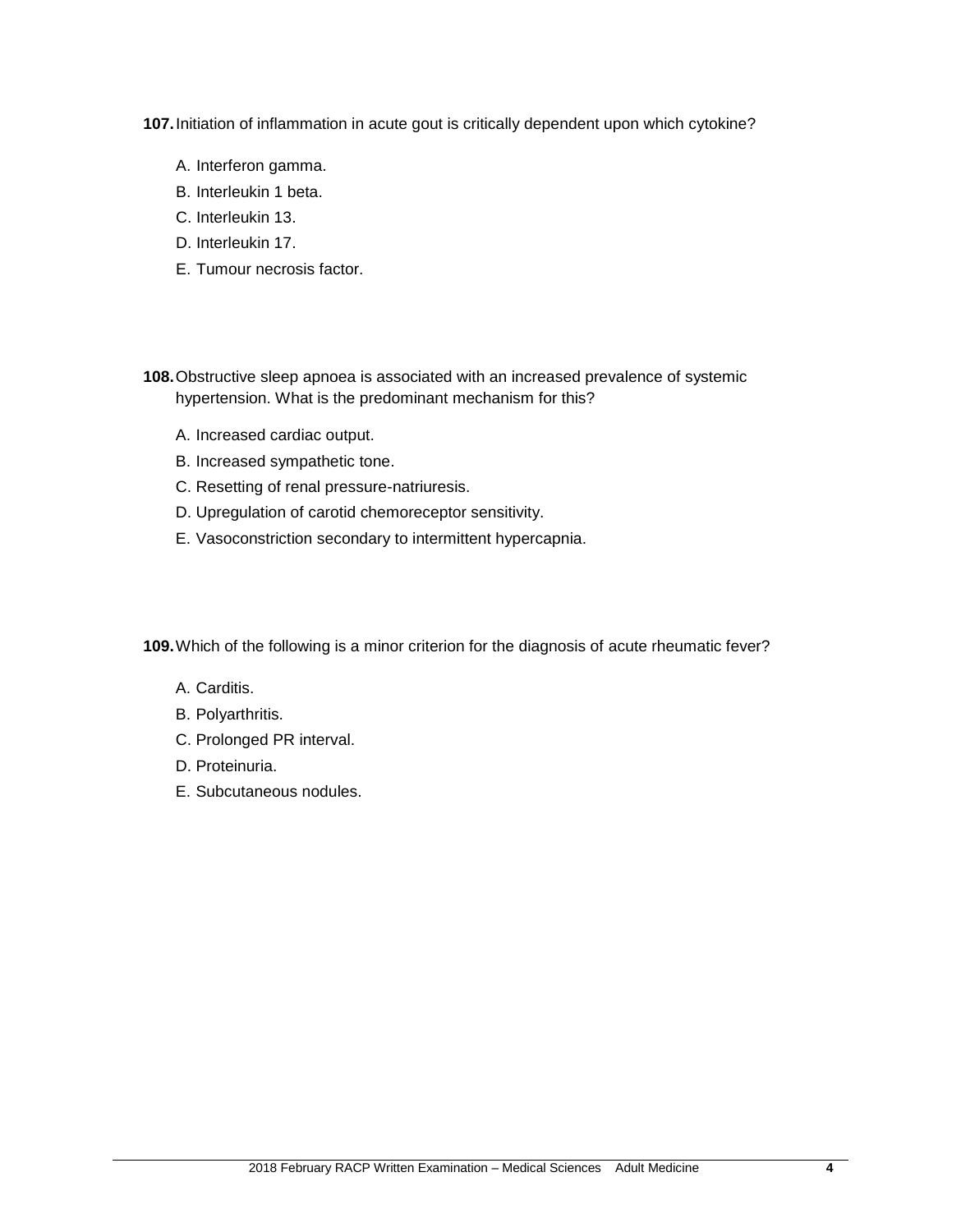**110.**In a randomised controlled trial, the time from recruitment to the first cardiovascular event is measured.

What is the best term to express the result?

- A. Hazard ratio.
- B. Incidence rate.
- C. Odds ratio.
- D. Relative risk.
- E. Risk difference.

**111.**BCL-2 inhibitors have recently shown to have therapeutic efficacy in blood cancers.

What is the function of BCL-2 protein?

- A. Activates cell death receptors.
- B. Activates cell survival proteins.
- C. Activates effector caspases.
- D. Inhibits cell apoptotic proteins.
- E. Inhibits cell survival proteins.

**112.**By which mechanism does dobutamine predominantly increase cardiac output?

- A. Activation of cell surface dopamine receptors.
- B. Inhibition of alpha-adrenoceptors.
- C. Reduction in breakdown of cyclic AMP.
- D. Relaxation of vascular smooth muscle.
- E. Stimulation of beta-adrenoceptors.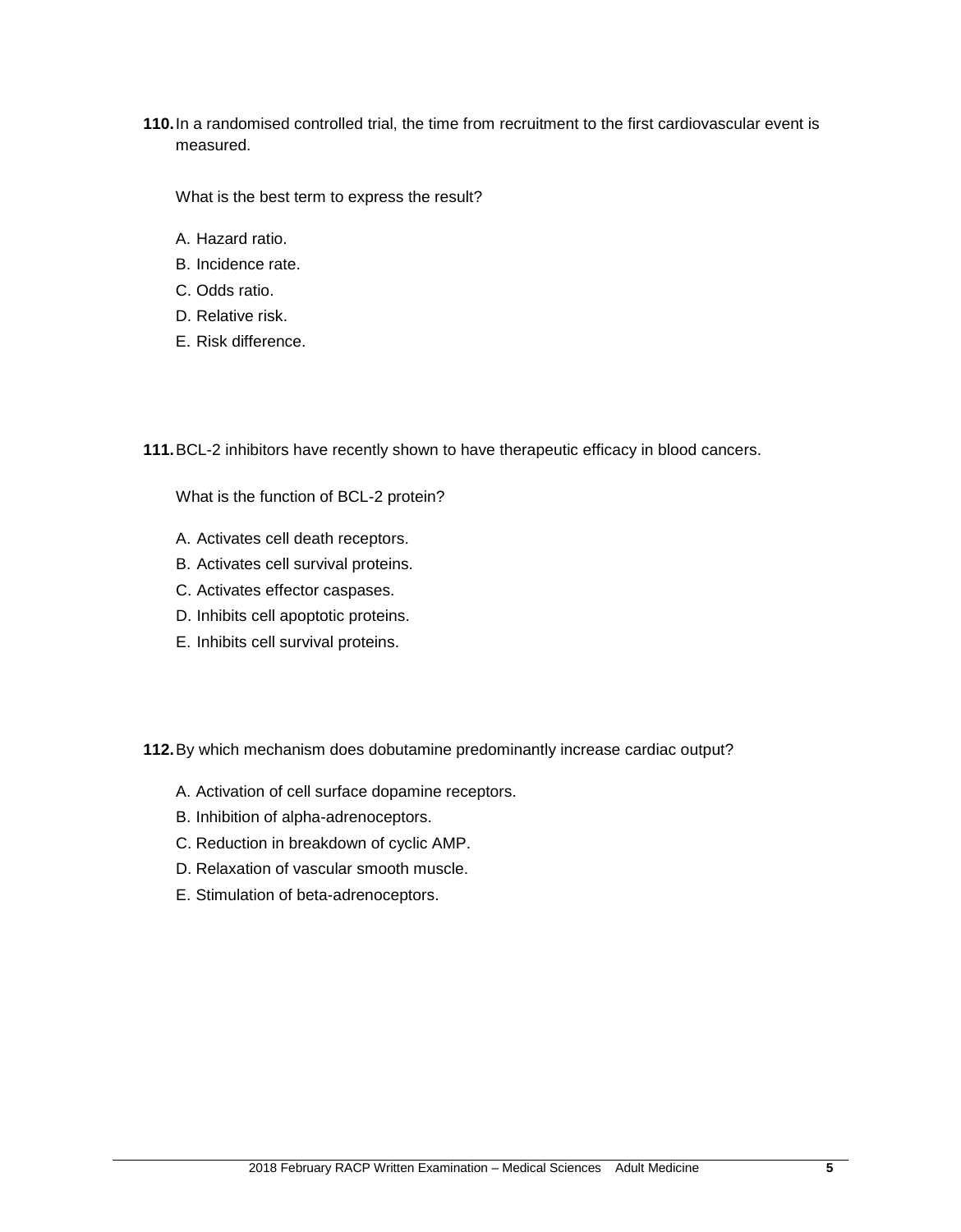**113.**N-methyl-D-aspartate (NMDA) receptors are activated by which one of the following?

- A. Dopamine.
- B. Glutamate.
- C. Melatonin.
- D. Noradrenalin.
- E. Serotonin.
- **114.**In patients undergoing acute rejection of the renal allograft, biopsy specimens are likely to show predominant infiltration of the graft by which one of the following?
	- A. B-cells.
	- B. Dendritic cells.
	- C. Macrophages.
	- D. T-cells.
	- E. Natural killer (NK) cells.
- **115.**Which investigation is most specific for confirming a diagnosis of complement-mediated haemolysis?
	- A. Direct antiglobulin (Coombs).
	- B. Free haemoglobin.
	- C. Haptoglobin.
	- D. Lactate dehydrogenase.
	- E. Reticulocytes.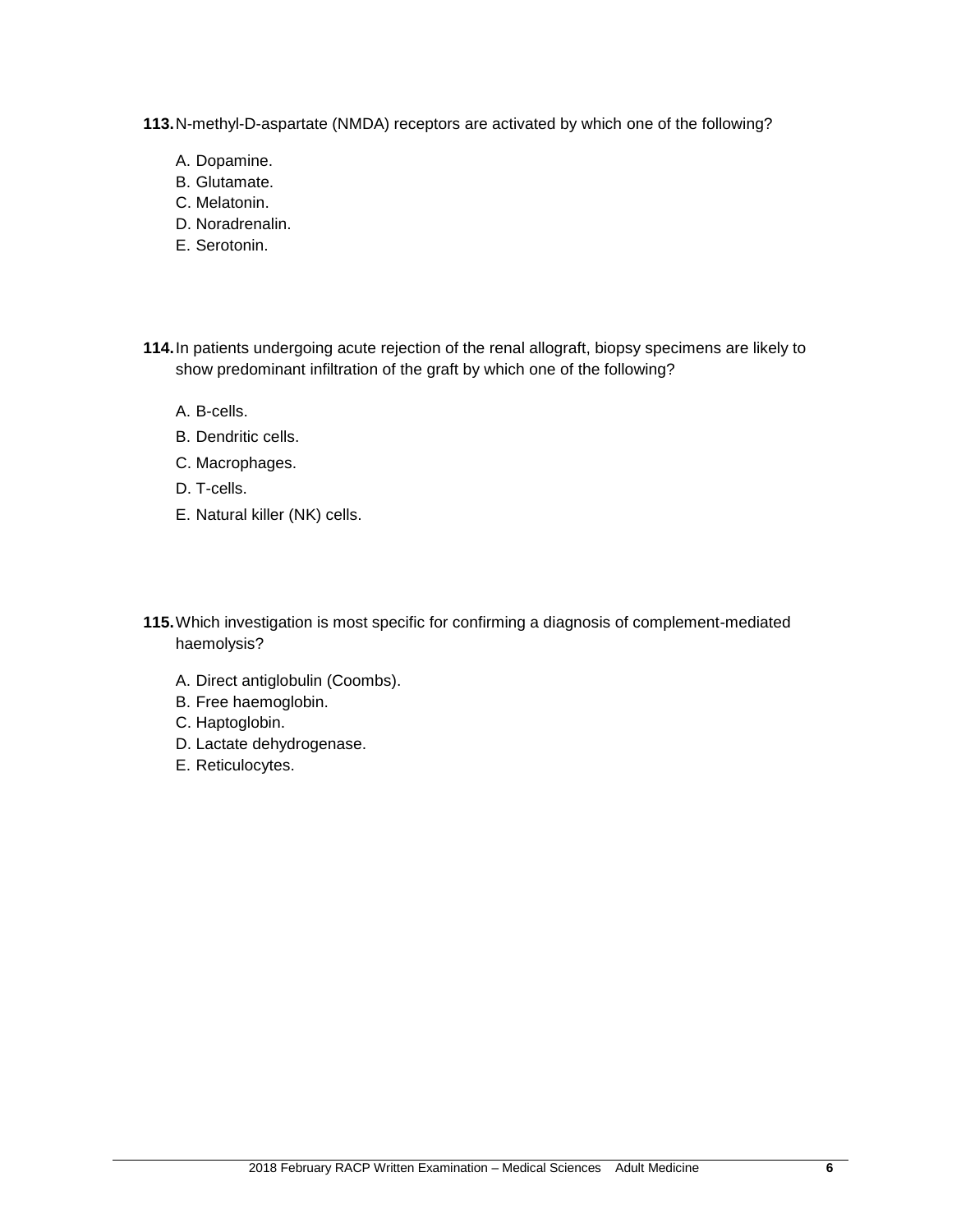**116.**The graph below shows changes in the drug plasma concentration and systolic blood pressure (SBP) over 24 hours following administration of a single dose.

## Relationship between drug concentration and systolic blood pressure (SBP)



What is the best explanation for this pharmacokinetic-pharmacodynamic relationship?

- A. An active metabolite.
- B. Rapid absorption.
- C. Receptor upregulation.
- D. Short elimination half-life.
- E. Tachyphylaxis.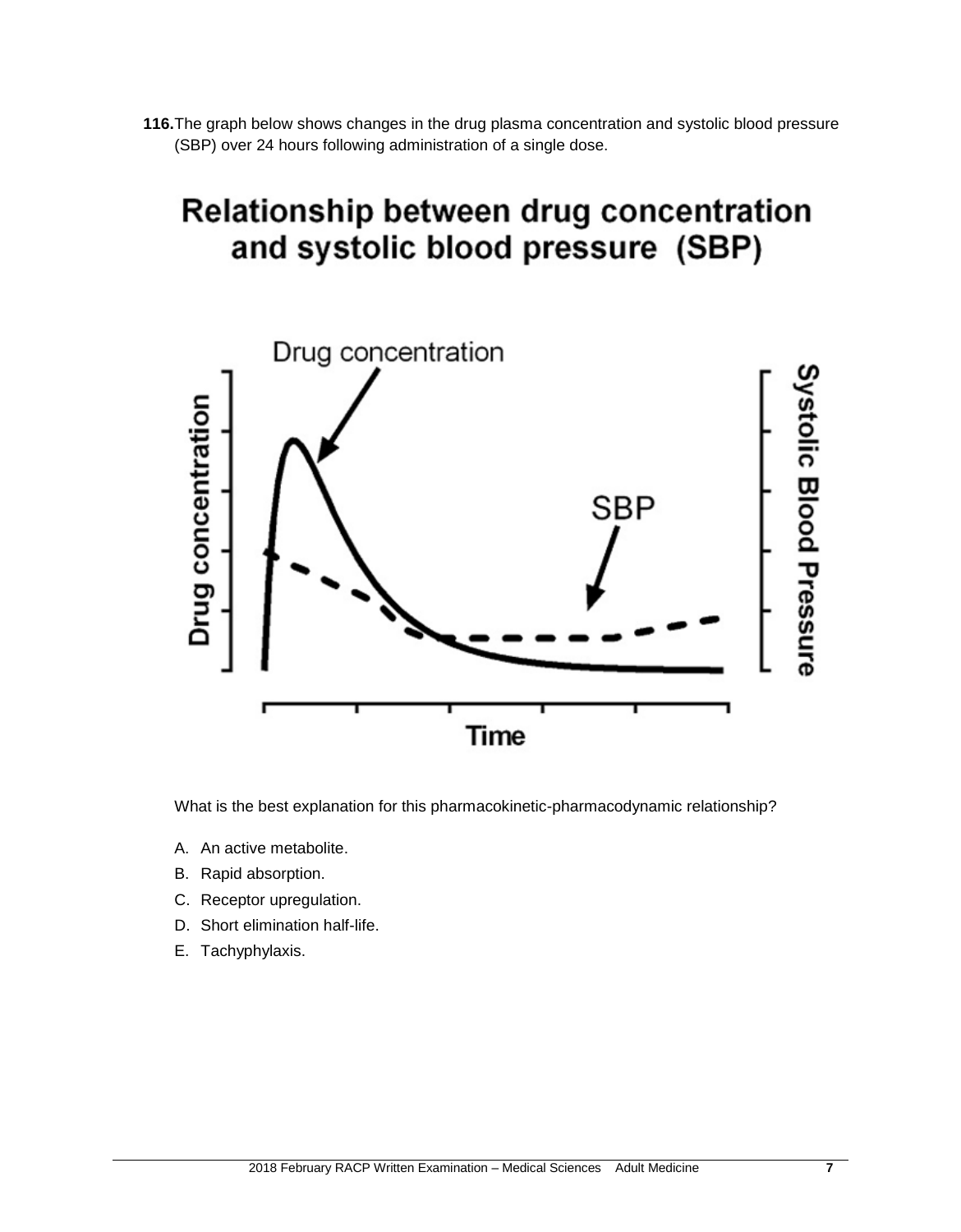- **117.**Molecular mimicry may account for the development of carditis in acute rheumatic fever. The streptococcal M protein and *N*-acetyl-beta-D-glucosamine share epitopes with which component of cardiac tissue?
	- A. Actin.
	- B. Desmosomes.
	- C. Myosin.
	- D. T-tubules.
	- E. Troponin.
- **118.**Which antioxidant is required for the conversion of the paracetamol metabolite *N*-acetyl-*p*-benzoquinone imine (NAPQI) to non-toxic substances?
	- A. Catalase.
	- B. Catechol-*O*-methyltransferase.
	- C. Glutathione.
	- D. Lipoic acid.
	- E. Superoxide dismutase.
- **119.**Neurofibrillary tangles are typically seen in what type of dementia?
	- A. Alzheimer disease.
	- B. Dementia with Lewy bodies.
	- C. Frontotemporal dementia.
	- D. Parkinson disease dementia.
	- E. Vascular dementia.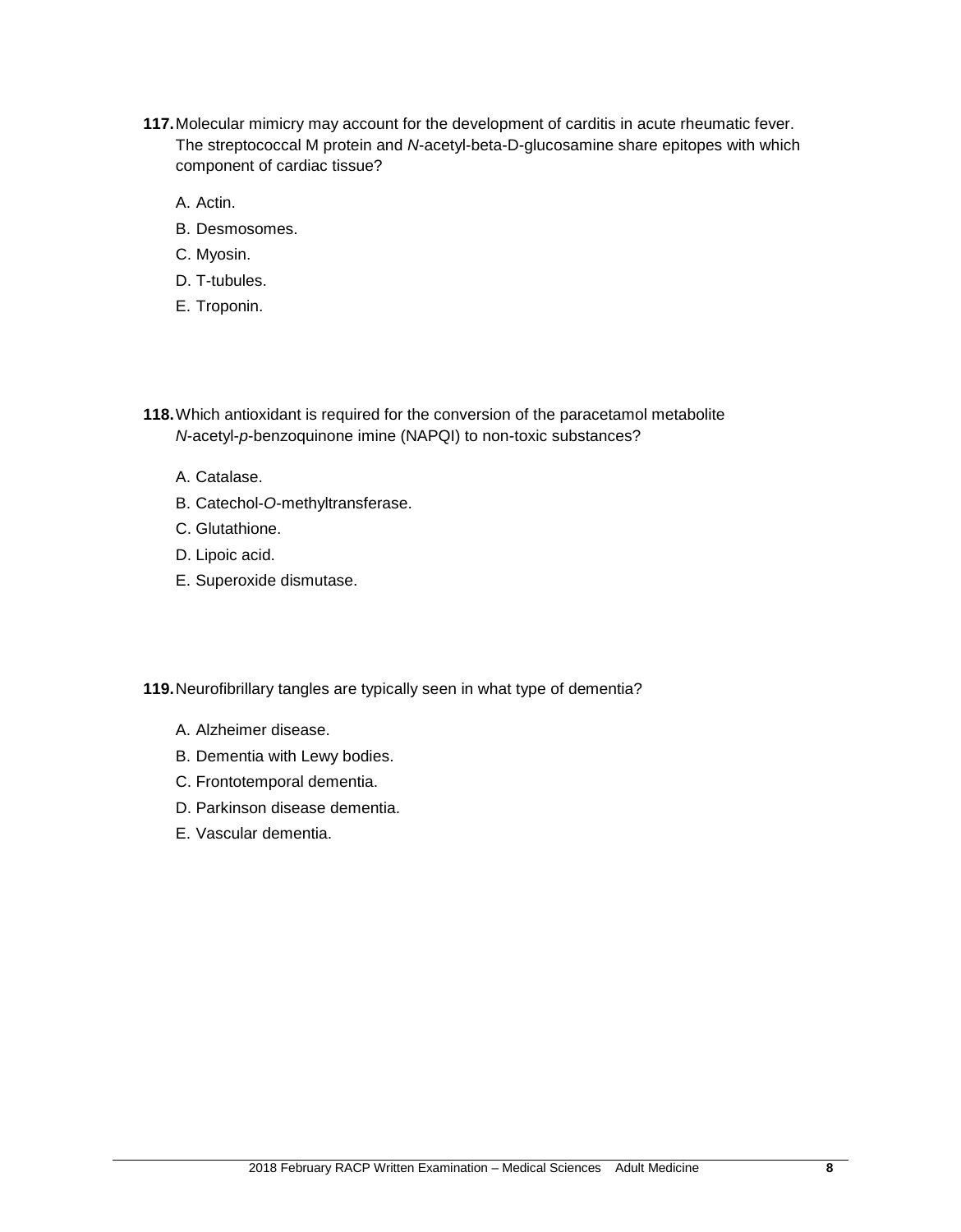**120.**A 28-year-old Caucasian woman has a diagnosis of phenylketonuria, an autosomal recessive disorder of amino acid metabolism. She is planning a future pregnancy with her husband, who is also Caucasian, but does not have phenylketonuria. The incidence of phenylketonuria in the Caucasian population is 1 in 10,000 births.

What is the risk that their first child will be affected with phenylketonuria?

A. 1 in 10 B. 1 in 50 C. 1 in 100 D. 1 in 1000 E. 1 in 100,000

- **121.**Which of the following is a relative contraindication to the use of adenosine in supraventricular tachycardia?
	- A. Child–Pugh class C cirrhosis.
	- B. End-stage chronic kidney disease.
	- C. Poorly-controlled hypertension.
	- D. Severe asthma.
	- E. Third trimester pregnancy.
- **122.**In the setting of chronic glucocorticoid use, what is the primary mechanism of glucocorticoidinduced osteoporosis?
	- A. Adrenal suppression.
	- B. Increased osteoclast-mediated bone resorption.
	- C. Increased urinary calcium and decreased intestinal calcium absorption.
	- D. Reduced serum oestrogen and androgens.
	- E. Suppression of osteoblast proliferation and differentiation.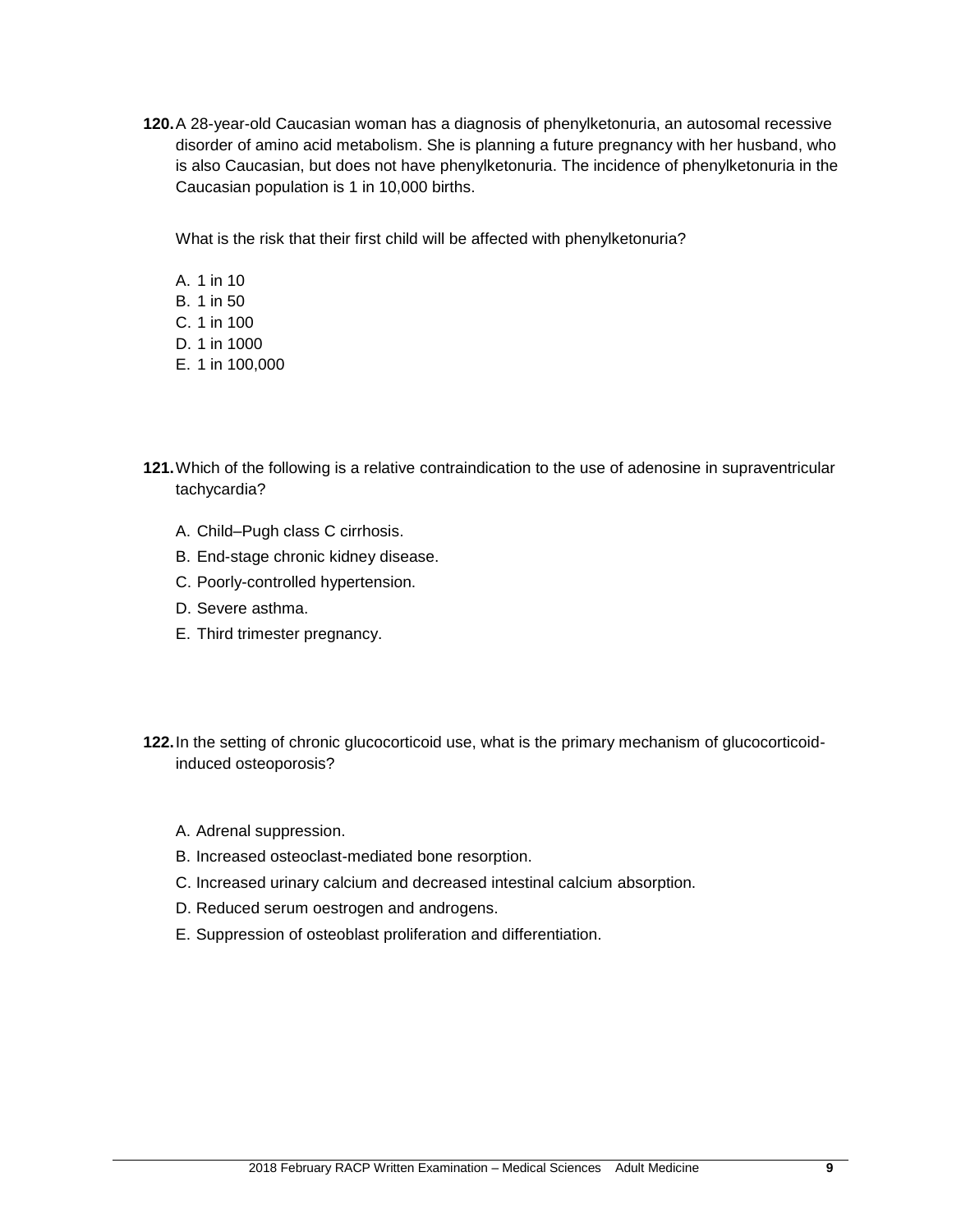**123.**The circles represent blood groups. The arrows represent the direction of donor to recipient.

Which diagram is correct for transfusion of plasma products (for example, fresh frozen plasma)?



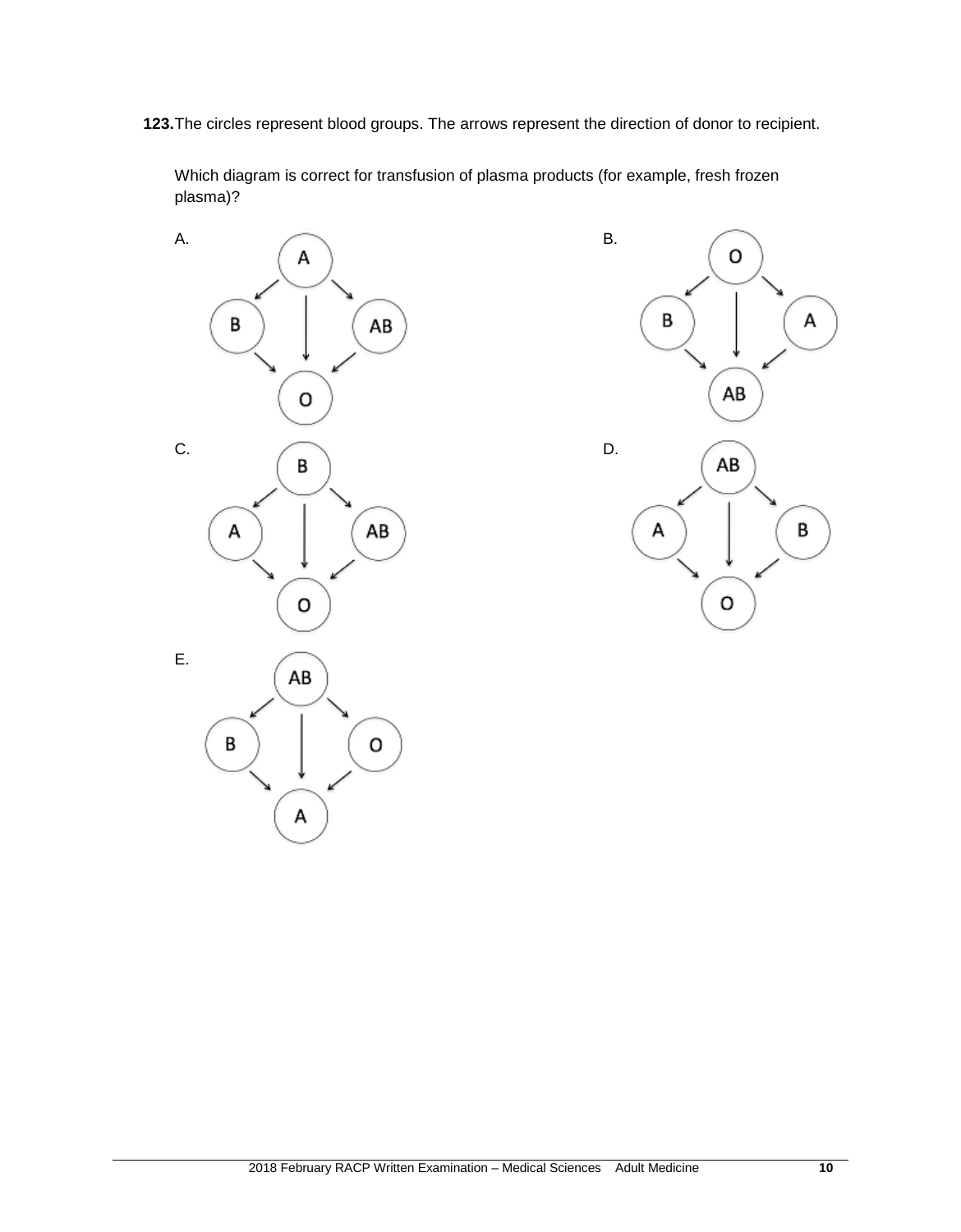- **124.**When performing nerve conduction studies, abnormal findings on repetitive nerve stimulation indicate dysfunction of which structure?
	- A. Microtubule.
	- B. Muscle spindle.
	- C. Neuromuscular junction.
	- D. Node of Ranvier.
	- E. Sarcoplasmic reticulum.
- **125.**If a patient has strong positive anti-dsDNA antibodies (> 100 IU/mL) and a negative screen for extractable nuclear antigens (ENA), what is the most likely pattern on antinuclear antibody (ANA) testing?
	- A. Centromere.
	- B. Homogeneous.
	- C. Negative (no pattern seen).
	- D. Nucleolar.
	- E. Speckled.
- **126.**Metoprolol is avoided as the first-line antihypertensive in patients with phaeochromocytoma because it antagonises the effects of which adrenoceptor?
	- A. Alpha-1.
	- B. Alpha-2.
	- C. Beta-1.
	- D. Beta-2.
	- E. Beta-3.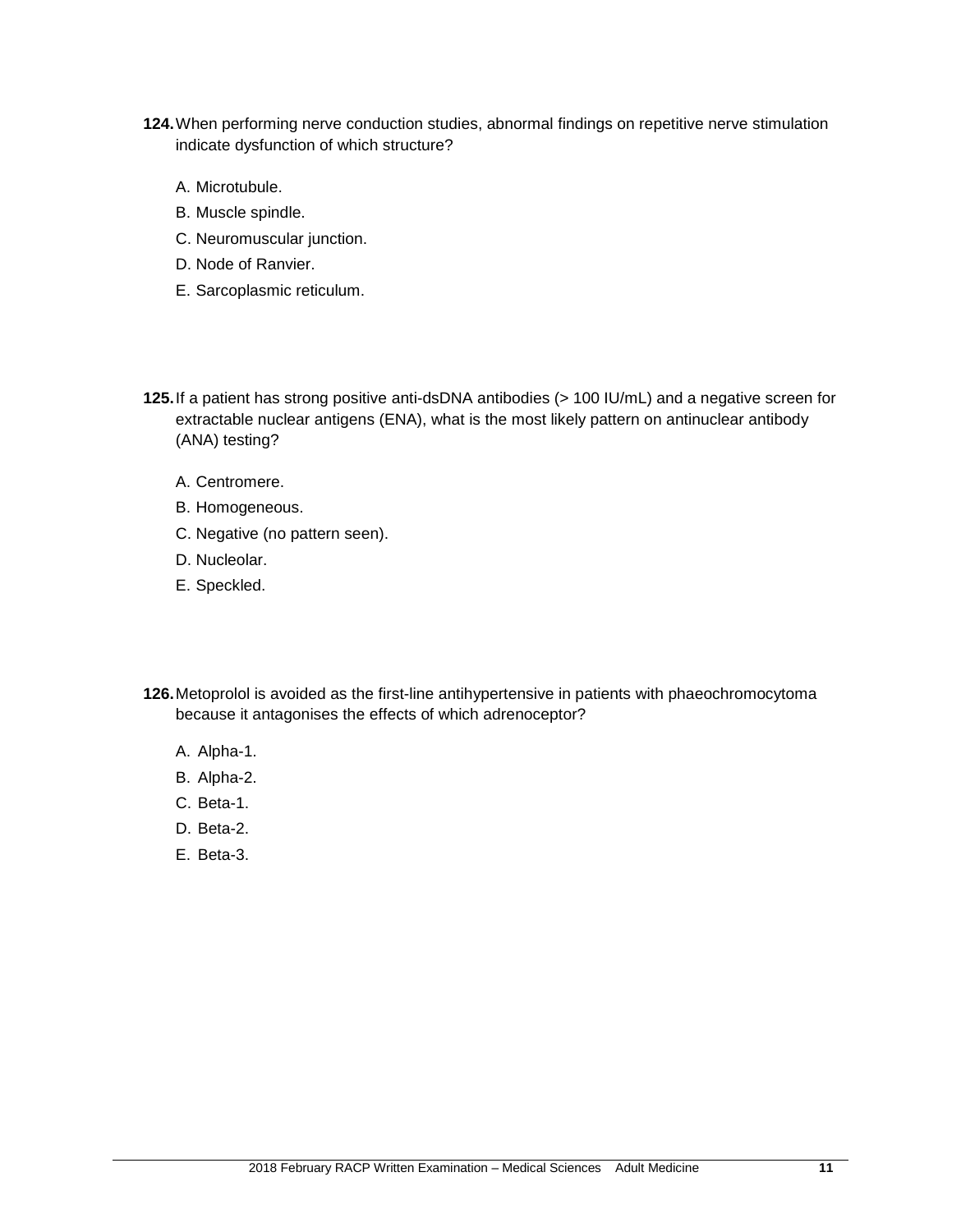**127.**What is the expected effect of optic nerve demyelination on visual evoked potentials?

- A. Decreased amplitude.
- B. Decreased latency.
- C. Increased amplitude.
- D. Increased latency.
- E. No change.

**128.**Rheumatoid factor antibodies are directed against which antigenic component?

- A. Citrullinated peptides.
- B. Deoxyribonucleic acid (DNA).
- C. Extractable nuclear proteins.
- D. Neutrophil cytoplasmic antigens.
- E. The Fc portion of immunoglobulin G.

**129.**What is the most prevalent neuropsychiatric complication of systemic lupus erythematosus?

- A. Anxiety disorder.
- B. Cognitive dysfunction.
- C. Major depression.
- D. Mania.
- E. Psychosis.

**130.**What is the main purpose of somatic hypermutation in B cells?

- A. Deletion of autoreactive B cells.
- B. Expression of class II MHC.
- C. Generation of receptor diversity.
- D. Induction of anergy.
- E. Selection of high affinity B cells.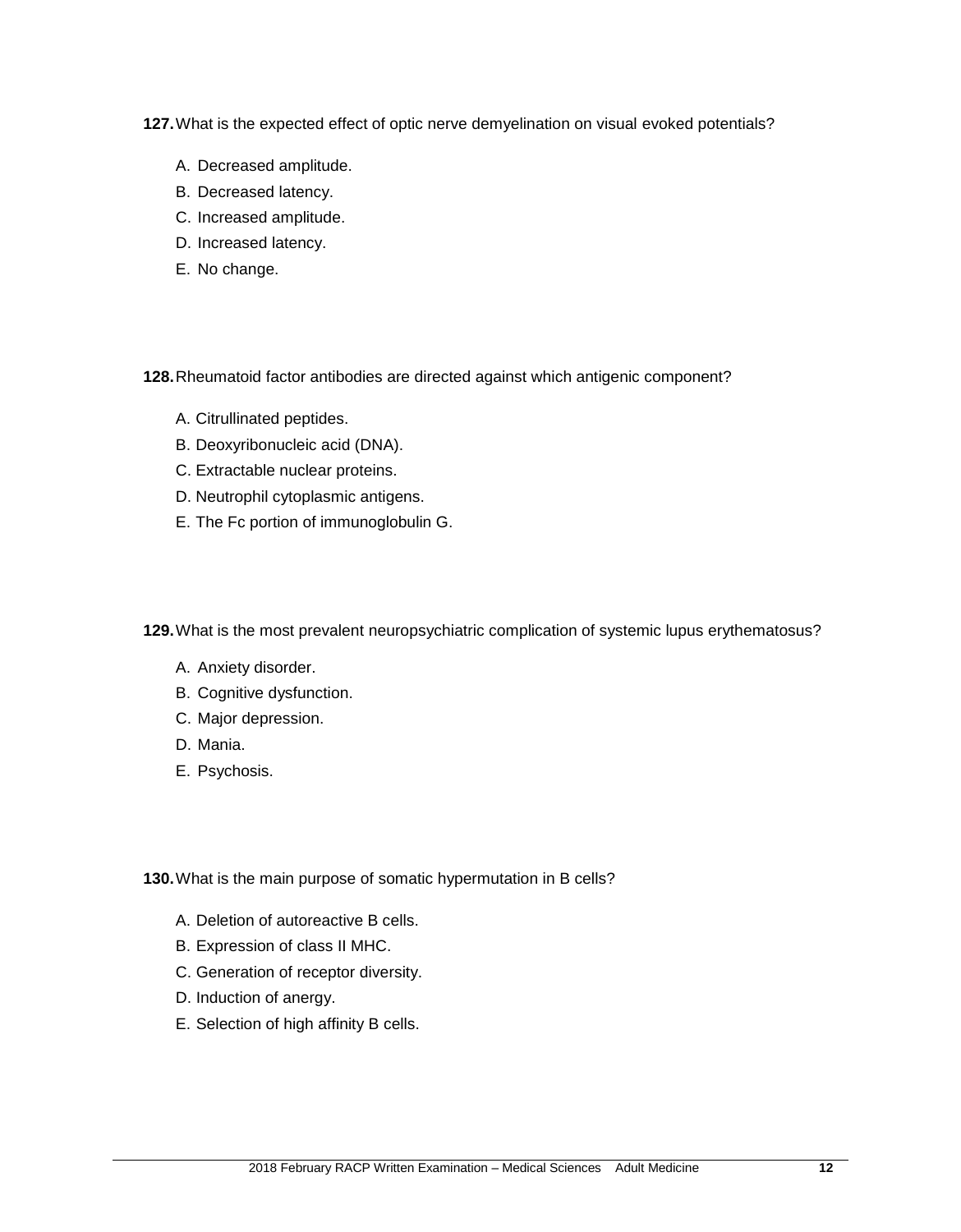- **131.**The pharmacokinetic properties of which analogue insulin are largely determined by binding to and dissociation from serum albumin?
	- A. Aspart.
	- B. Detemir.
	- C. Glargine.
	- D. Glulisine.
	- E. Lispro.

**132.**In which of the following groups is the benefit of BRCA1/2 genetic testing most established?

- A. Men  $\leq 60$  years of age with prostate cancer.
- B. Men with breast cancer irrespective of age.
- C. Women with breast cancer who have two relatives with diagnosis of breast cancer.
- D. Women with epithelial ovarian cancer irrespective of grade.
- E. Women ≤ 50 years of age with triple negative breast cancer.

**133.**Hepatic proprotein convertase subtilisin/kexin type 9 (PCSK9) impacts lipid metabolism.

Which plasma lipid component is increased by PCSK9?

- A. Chylomicrons.
- B. High density lipoprotein.
- C. Intermediate density lipoprotein.
- D. Low density lipoprotein.
- E. Very low density lipoprotein.

**134.**What is the most common pattern of interstitial lung disease in rheumatoid arthritis?

- A. Acute interstitial pneumonia.
- B. Desquamative interstitial pneumonia.
- C. Lymphocytic interstitial pneumonia.
- D. Organising pneumonia.
- E. Usual interstitial pneumonia.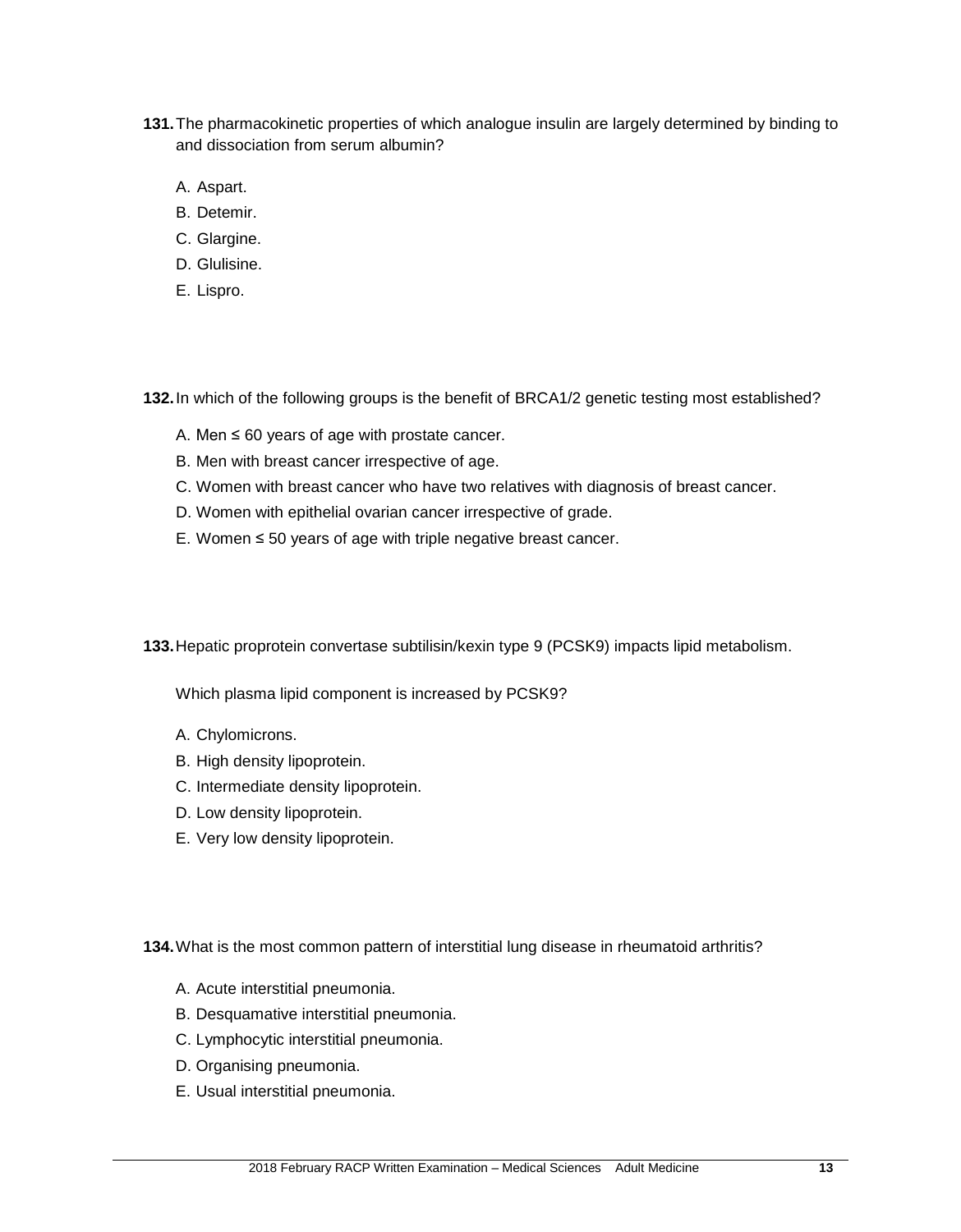**135.**Fabry disease is an X-linked condition causing hypertrophic cardiomyopathy, chronic kidney disease and an increased risk of stroke. Females may develop all manifestations of the disease, although often later in life and with less severity than in men.

What phenomenon explains this observation?

- A. Autosomal isodisomy.
- B. Germline mosaicism.
- C. Heteroplasmy.
- D. Lyonisation.
- E. Maternal imprinting.

**136.**What is the mechanism of action of inhaled mannitol in the treatment of cystic fibrosis?

- A. Augments action of aminoglycosides.
- B. Augments function of cystic fibrosis transmembrane conductance regulator.
- C. Directly toxic to Gram-negative bacteria.
- D. Increases hydration of airway surface liquid.
- E. Inhibition of the biofilm matrix.

**137.**What is the primary action of vasopressin?

- A. Generation of aquaporins in the proximal tubule.
- B. Modification of water permeability in the collecting duct.
- C. Regulation of reabsorption in the ascending loop of Henle.
- D. Sodium handling in the distal convoluted tubule.
- E. Sodium sensing in the juxtaglomerular apparatus.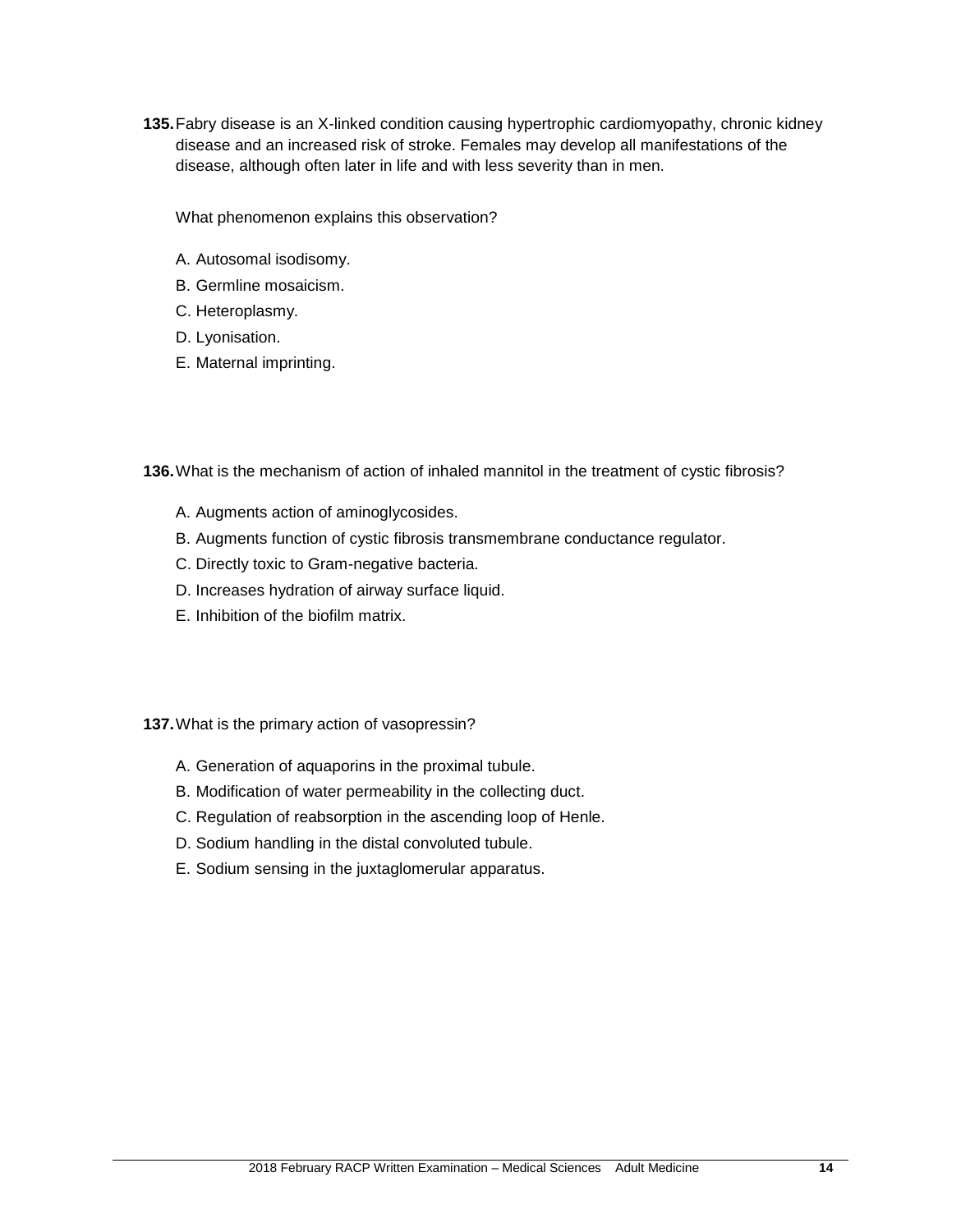**138.**In patients with hepatic encephalopathy, lactulose may be beneficial by increasing the amount of non-absorbable ammonium (NH<sup>4</sup>) formation in the colon.

Which indirect mechanism of lactulose within the colon likely mediates this effect?

- A. Decreases formation of acetic acid.
- B. Decreases nitrogen excretion.
- C. Decreases pH.
- D. Increases disaccharidase activity within enterocytes.
- E. Increases pH.

**139.**The corticospinal tract descends through which part of the internal capsule?

- A. Anterior limb.
- B. Anterolentiform.
- C. Genu.
- D. Posterior limb.
- E. Retrolentiform.

**140.**Which chromosome contains the gene for the Alzheimer amyloid precursor protein?

- A. 3
- B. 14
- C. 17
- D. 21
- E. X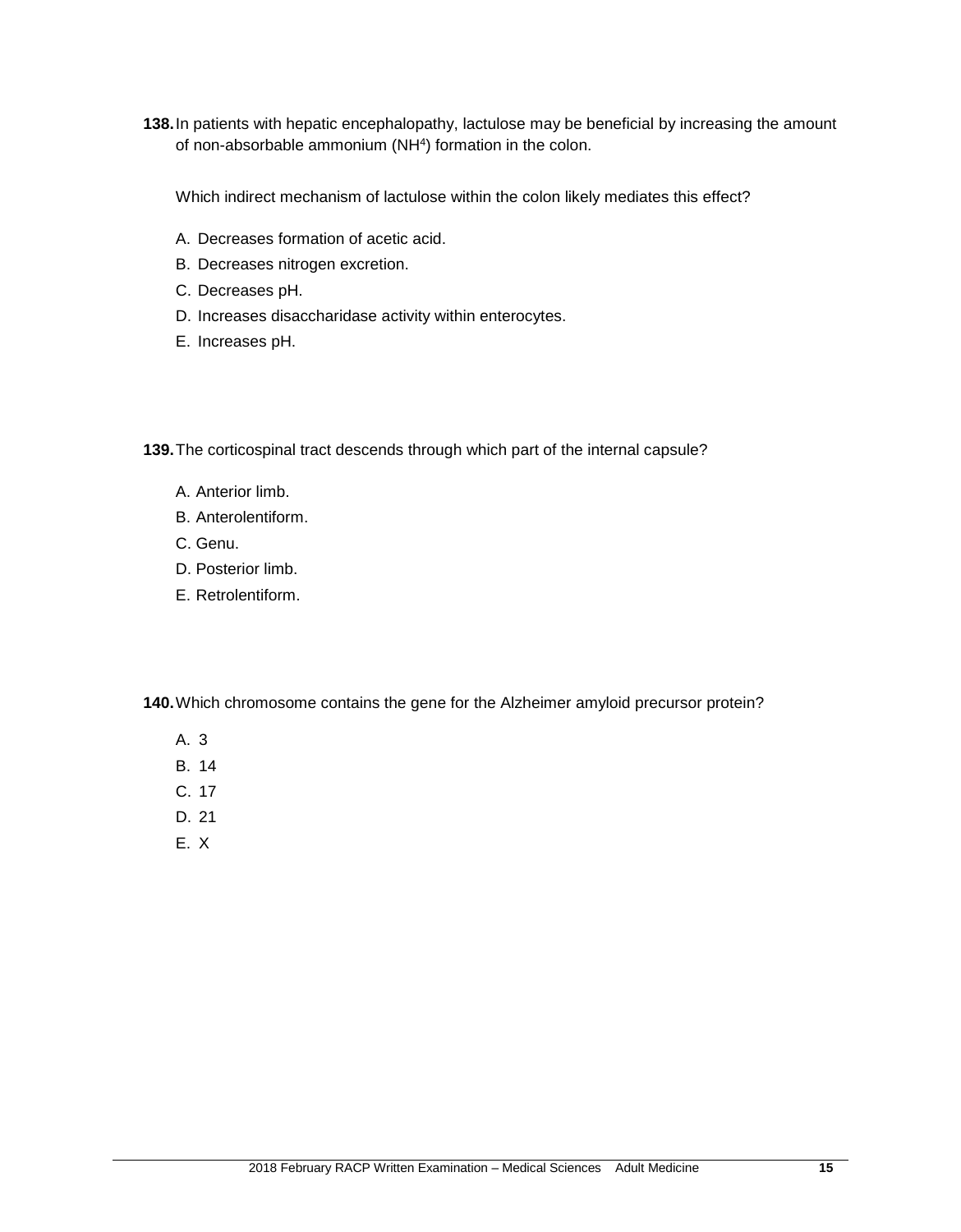**141.**Control of *Mycobacterium tuberculosis* (MTB) replication is dependent on a number of critical factors including TNF alpha production and IFN gamma response.

Which other immune effector plays a major role in controlling MTB replication?

A. B cell.

- B. Complement.
- C. Natural killer cell.
- D. Neutrophil.
- E. T cell.

**142.**Cardiac relaxation is an active process. Which protein is the major component of active cardiac relaxation?

- A. Actin.
- B. Relaxin.
- C. Telethonin.
- D. Titin.
- E. Tropomyosin.
- **143.**Tenofovir disoproxil fumarate is used in the management of HIV infection in combination with other antiretrovirals. What is the site of action of tenofovir in the HIV life cycle?
	- A. HIV binding and entry of cells.
	- B. HIV protease activity.
	- C. HIV reverse transcriptase activity.
	- D. HIV viral assembly.
	- E. Integration of HIV DNA.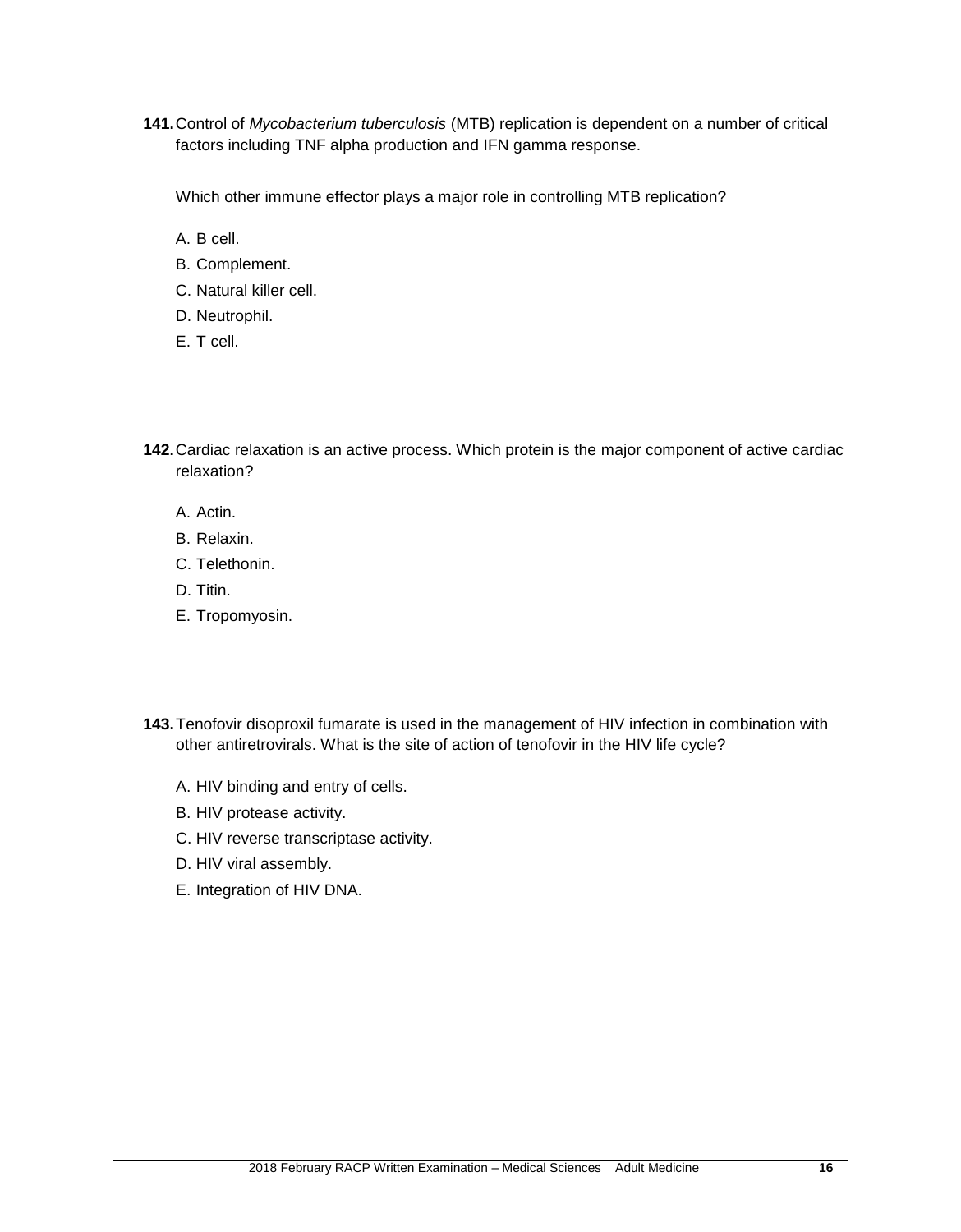**144.**Where in the gastrointestinal tract are bile acids actively reabsorbed?

- A. Colon.
- B. Duodenum.
- C. Ileum.
- D. Jejunum.
- E. Rectum.
- **145.**Kidney stones contain a variety of crystalline and non-crystalline material. Stone composition can influence urological intervention. Which crystalline material is associated with *Proteus mirabilis*, a urease-producing bacteria?
	- A. Calcium oxalate.
	- B. Calcium phosphate.
	- C. Cystine.
	- D. Struvite.
	- E. Uric acid.
- **146.**Defects in the interleukin 12-dependent interferon gamma pathways are most likely to lead to infection with which organism?
	- A. *Candida albicans.*
	- B. Herpes simplex.
	- C. *Neisseria meningitidis.*
	- D. Non-tuberculous *Mycobacterium*.
	- E. *Staphylococcus aureus.*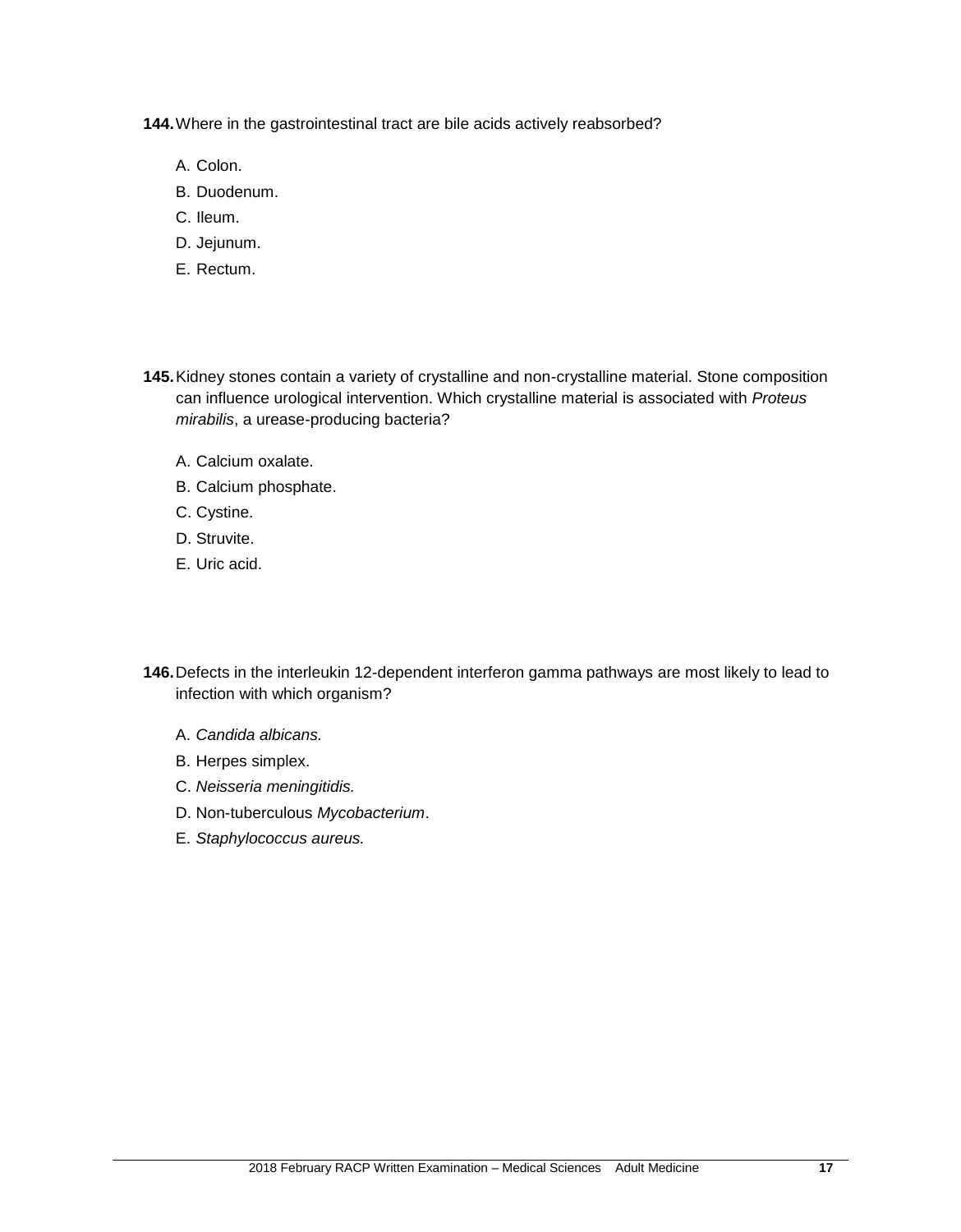**147.**Which class of medications is most consistently associated with falls?

- A. Benzodiazepines.
- B. Beta blockers.
- C. Calcium channel antagonists.
- D. Opioids.
- E. Statins.
- **148.**What is the most common cause of reduced oxygen delivery despite normal arterial oxygen saturations?
	- A. Anaemia.
	- B. Carbon monoxide toxicity.
	- C. Cigarette smoking.
	- D. Drug toxicity.
	- E. Haemoglobinopathy.

**149.**Type 4 renal tubular acidosis is most commonly seen in which condition?

- A. Diabetic nephropathy.
- B. Interstitial nephritis.
- C. Pseudohypoaldosteronism type 1.
- D. Sjögren's syndrome.
- E. Systemic lupus erythematosus.

**150.**Which acute-phase protein binds to phospholipid in foreign pathogens or damaged host cells?

- A. C-reactive protein.
- B. Ceruloplasmin.
- C. Fibrinogen.
- D. Mannose-binding lectin.
- E. Serum amyloid A.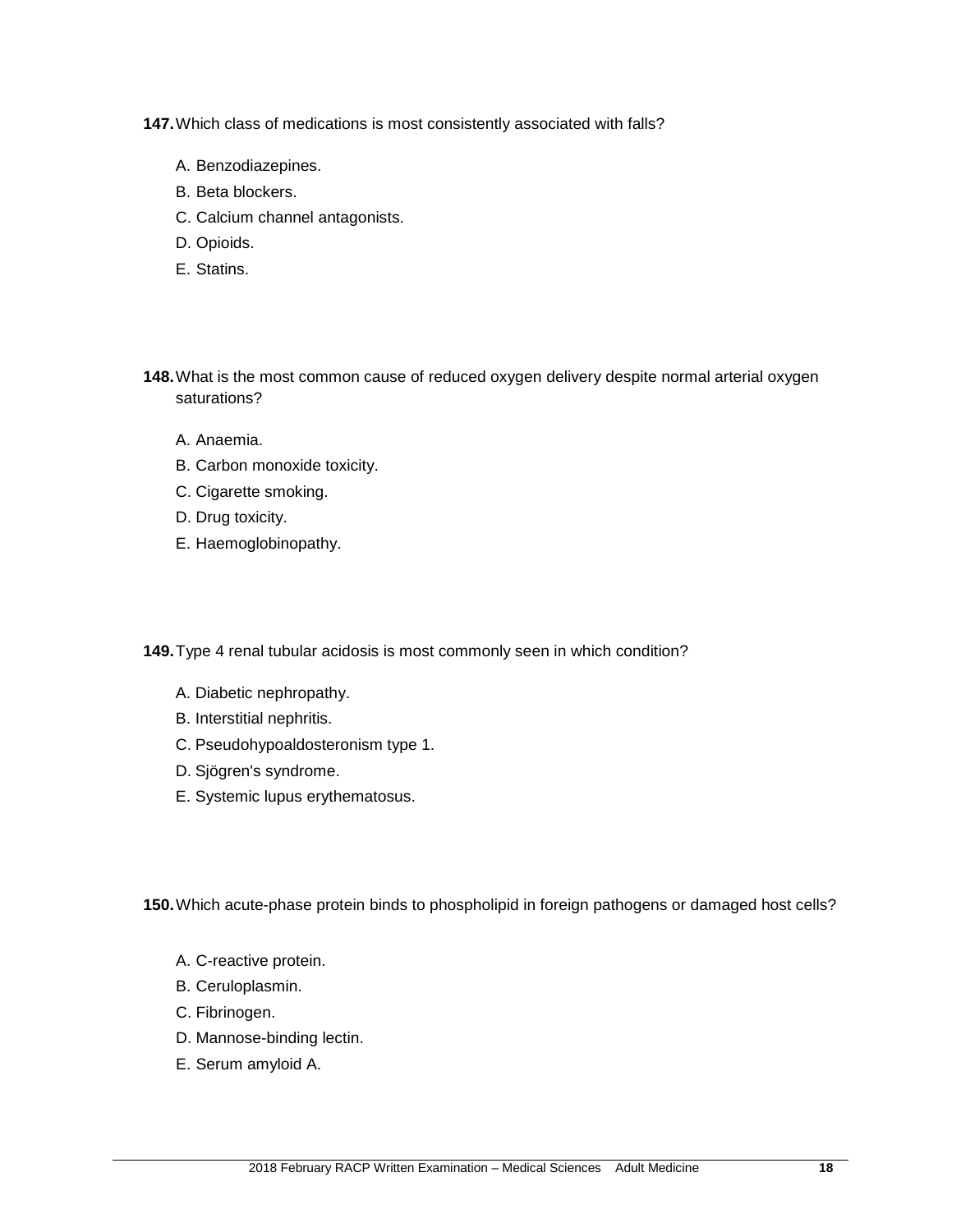**151.**Patients should be considered for investigation for secondary causes of osteoporosis if their *z-*score is less than −2.0.

Assuming normal distribution, what does a *z-*score of −2.0 indicate?

- A. A patient with this bone mineral density is in the lowest 1% of age-matched peers.
- B. A patient with this bone mineral density is in the lowest 2.5% of age-matched peers.
- C. A patient with this bone mineral density is in the lowest 5% for age-matched peers.
- D. A patient with this bone density is twice as likely to fracture than other women her age.
- E. A patient with this bone density is twice as likely to have a secondary cause of osteoporosis compared with a young female.

**152.**Where are chronic peptic ulcers associated with *Helicobacter pylori* infection most commonly located?

- A. Duodenum.
- B. Gastric antrum.
- C. Gastric body.
- D. Gastric fundus.
- E. Gastro-oesophageal junction.

**153.**What is the main neurotransmitter that mediates contraction of the detrusor muscle of the bladder?

- A. Acetylcholine.
- B. Dopamine.
- C. Gamma-aminobutyric acid.
- D. Noradrenaline.
- E. Serotonin.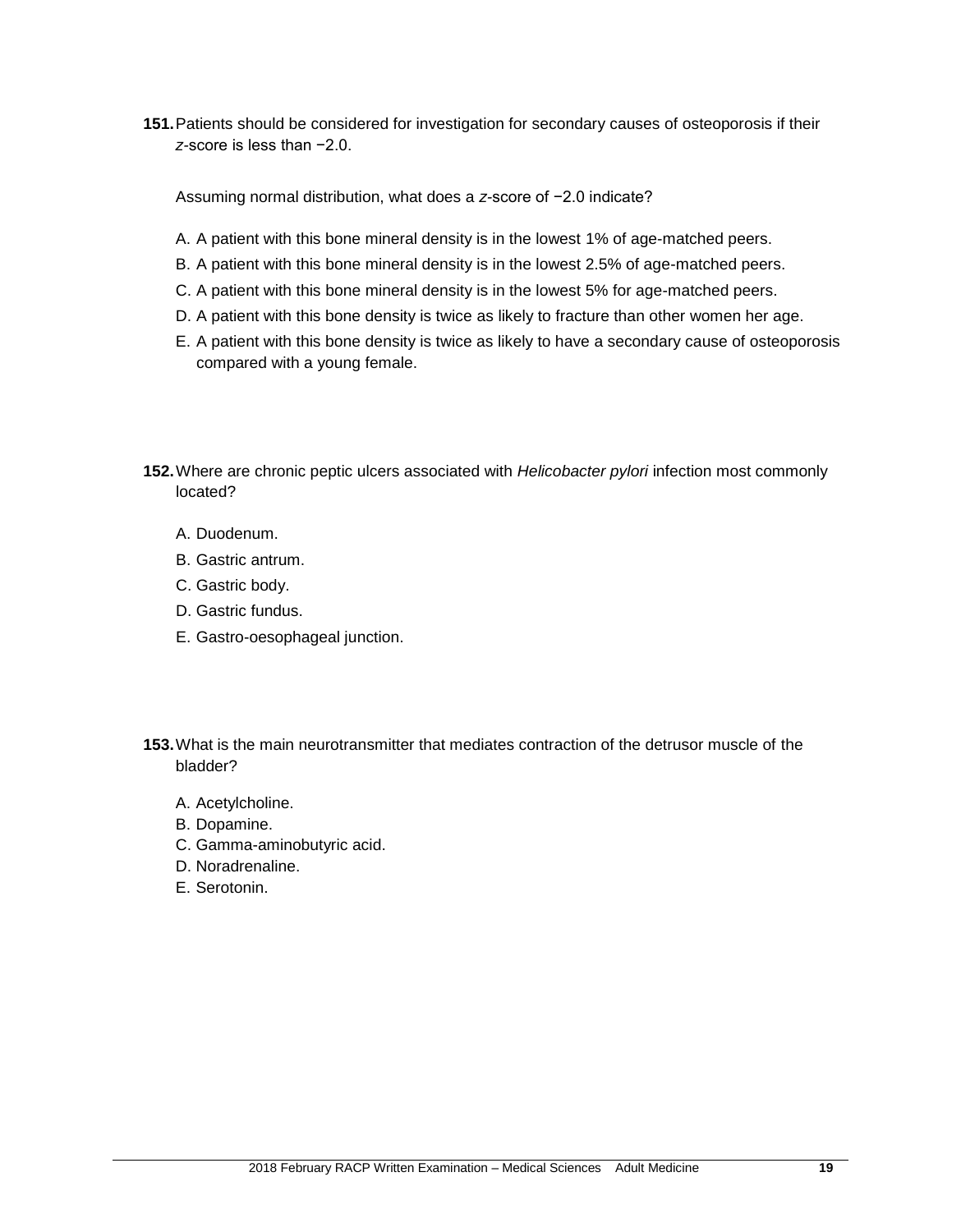**154.**What is the mechanism of action of pregabalin in treating neuropathic pain?

- A. Binding to voltage-gated calcium channels.
- B. Depletion of substance P.
- C. Enhancement of gamma-aminobutyric acid (GABA) receptor function.
- D. Inhibition of cyclo-oxygenase.
- E. Partial agonism of mu-opioid receptors.

**155.**In cancer pathology what does Ki-67 expression reflect?

- A. Cell proliferation.
- B. Epithelial origin.
- C. Invasive potential.
- D. Mutational load.
- E. Tumour-infiltrating lymphocytes.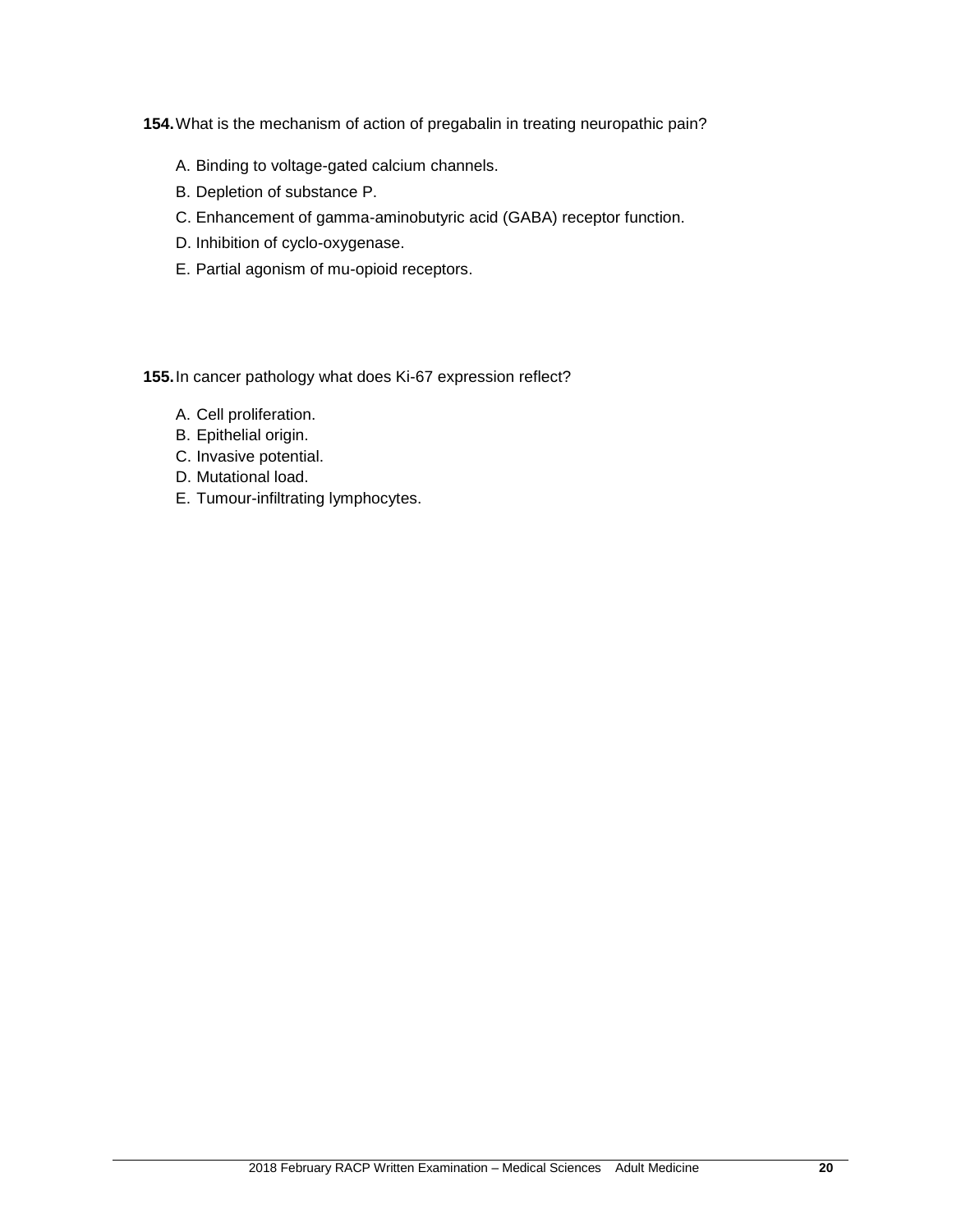**156.**The individual indicated by a shaded symbol in the pedigree below is affected by an autosomal recessive disorder. The double lines indicate consanguinity.



Which of her relatives has the **lowest** chance of being a carrier?

- A. A.
- B. B.
- C. C.
- D. D.
- E. E.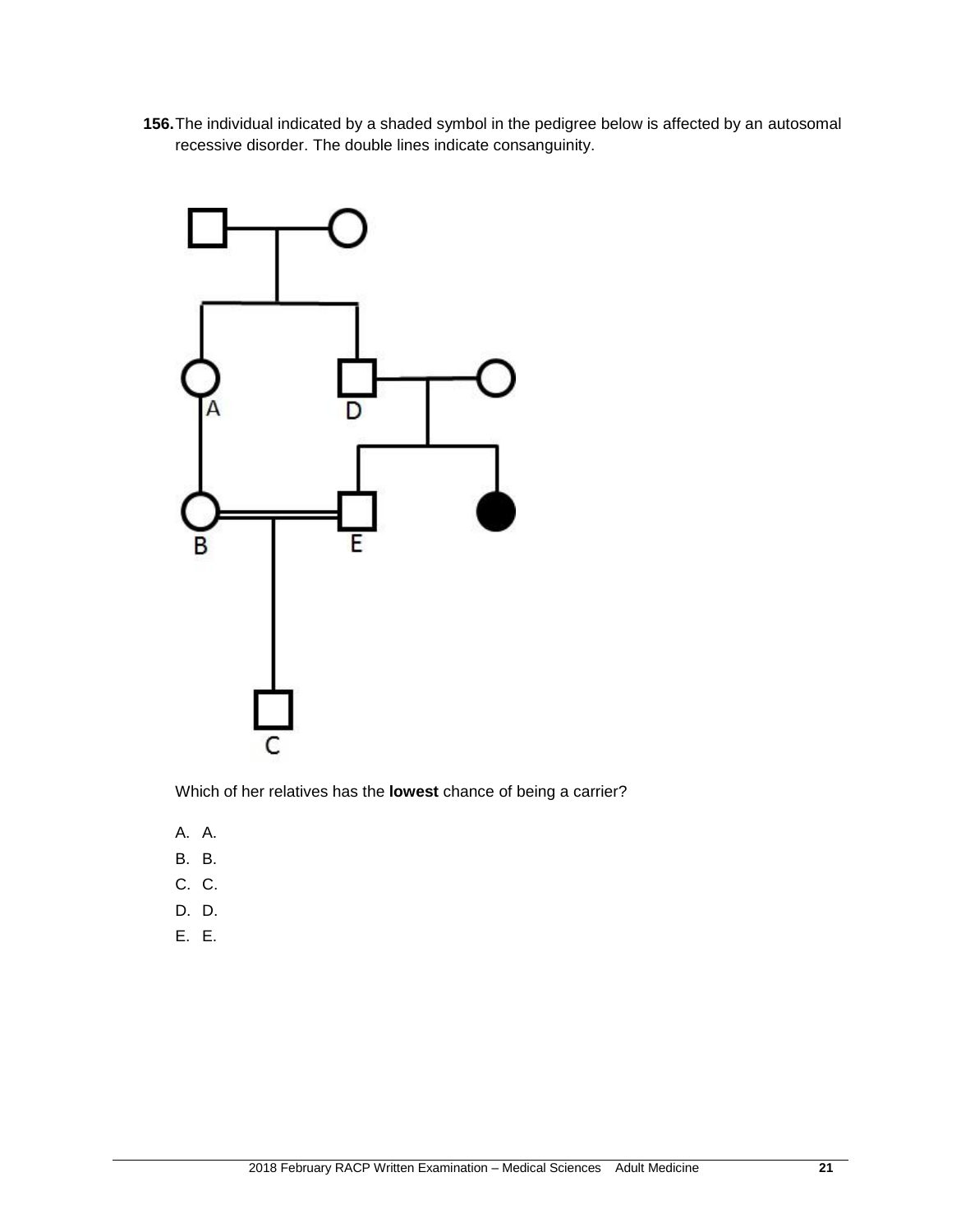**157.**The pathophysiology of chemotherapy-induced nausea and vomiting involves activation of neurotransmitter receptors in the brain.

What is the receptor for the neurotransmitter, substance P?

- A. 5-Hydroxytryptamine-3.
- B. Dopamine-2.
- C. Gamma-aminobutyric acid A.
- D. Histamine-1.
- E. Neurokinin-1.
- **158.**Epidermal growth factor receptor (anti-EGFR) therapy (e.g. cetuximab) improves disease-free survival and overall survival in patients with which type of metastatic colorectal cancer?
	- A. Both EGFR and KRAS mutant.
	- B. EGFR mutant.
	- C. EGFR wild-type.
	- D. KRAS mutant.
	- E. KRAS wild-type.
- **159.**What is the name of the approach to ethical dilemmas that seeks the option that maximises non-moral good?
	- A. Communitarianism.
	- B. Deontology.
	- C. Principalism.
	- D. Utilitarianism.
	- E. Virtue ethics.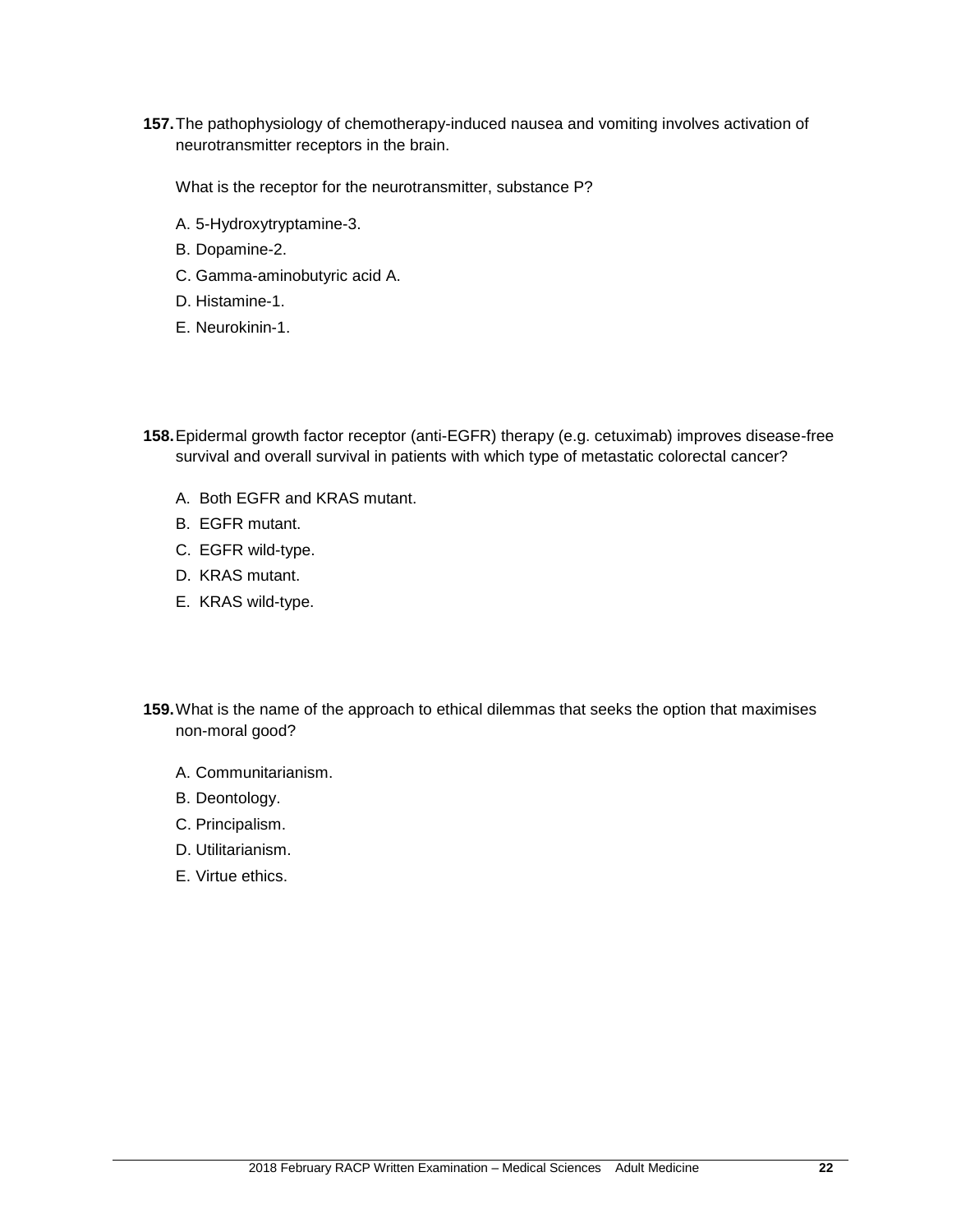**160.**In addition to glucagon, which hormones counterregulate hypoglycaemia?

- A. Adrenaline, cortisol, growth hormone.
- B. Adrenocorticotropic hormone (ACTH), glucagon-like peptide-1 (GLP-1), renin.
- C. Aldosterone, vasopressin, triiodothyronine (T3).
- D. Noradrenaline, ghrelin, corticotropin-releasing hormone (CRH).
- E. Thyroid-stimulating hormone (TSH), ACTH, testosterone.
- **161.**In a clinical trial, 4 out of 12 patients developed a complication in the control group compared to 2 out of 12 patients in the treated group.

To assess whether this is a statistically significant difference, what would be the most appropriate statistical test?

- A. Chi-squared.
- B. Fisher's exact.
- C. Mann–Whitney U.
- D. Student's *t*-test.
- E. Wilcoxon signed-rank test.
- **162.**A fluid bolus given during resuscitation can increase blood pressure by an increase in which physiological parameter?
	- A. Heart rate.
	- B. Myocardial contractility.
	- C. Oxygen binding capacity.
	- D. Preload.
	- E. Systemic vascular resistance.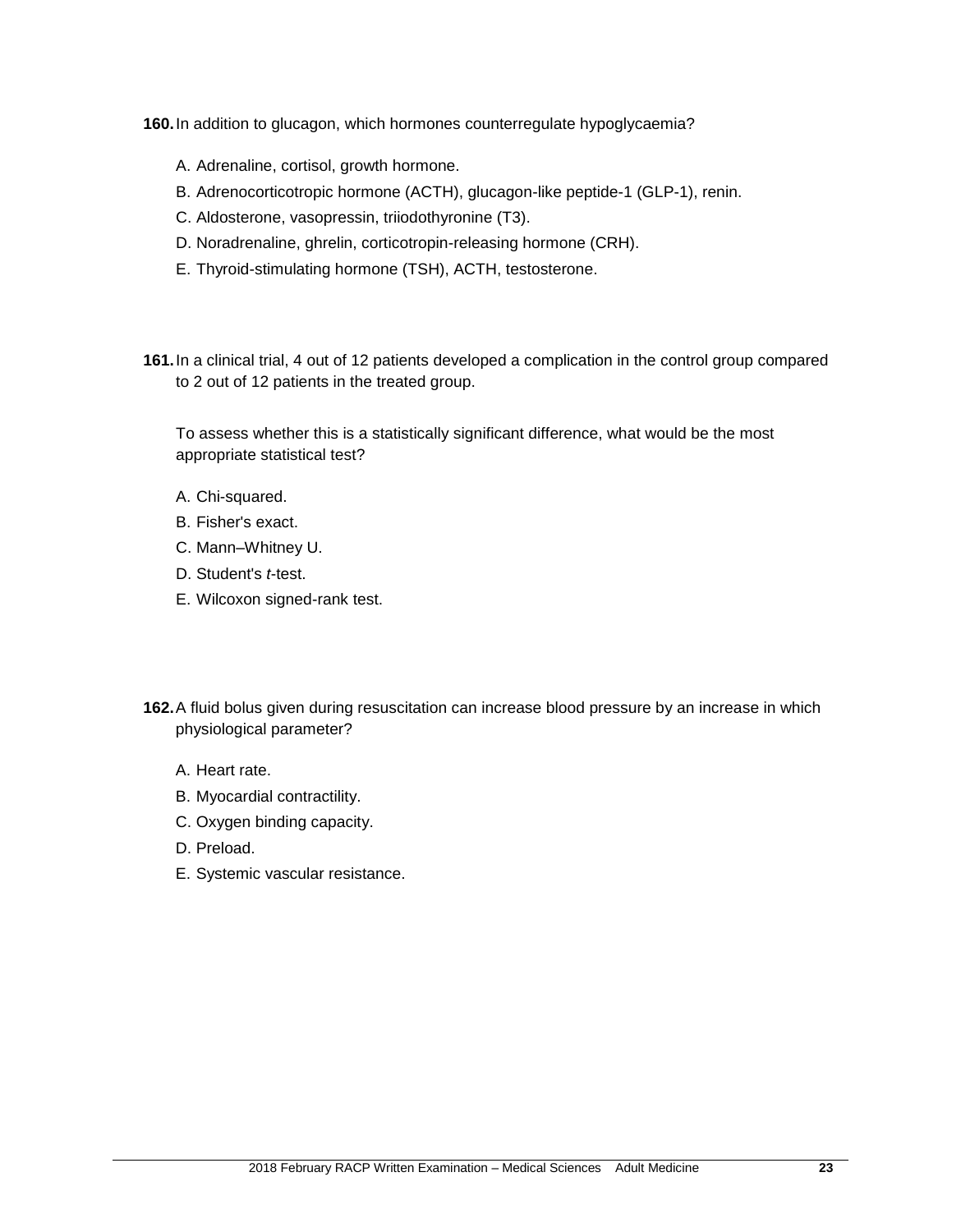**163.**Bisphosphonates primarily act on which cell?

- A. Macrophage.
- B. Osteoblast.
- C. Osteoclast.
- D. Osteocyte.
- E. Pericyte.

**164.***Vibrio cholerae* causes diarrhoea primarily by what mechanism?

- A. Hypermotility.
- B. Inflammatory.
- C. Malabsorption.
- D. Osmotic.
- E. Secretory.
- **165.**A mass lesion of the cerebellopontine angle is most likely to impair function of which cranial nerves?
	- A. II and III.
	- B. III, IV and VI.
	- C. V, VI and VII.
	- D. V, VII and VIII.
	- E. IX, X and XI.

**166.**Which cancer is most associated with obesity?

- A. Bladder.
- B. Endometrial.
- C. Ovarian.
- D. Prostate.
- E. Testicular.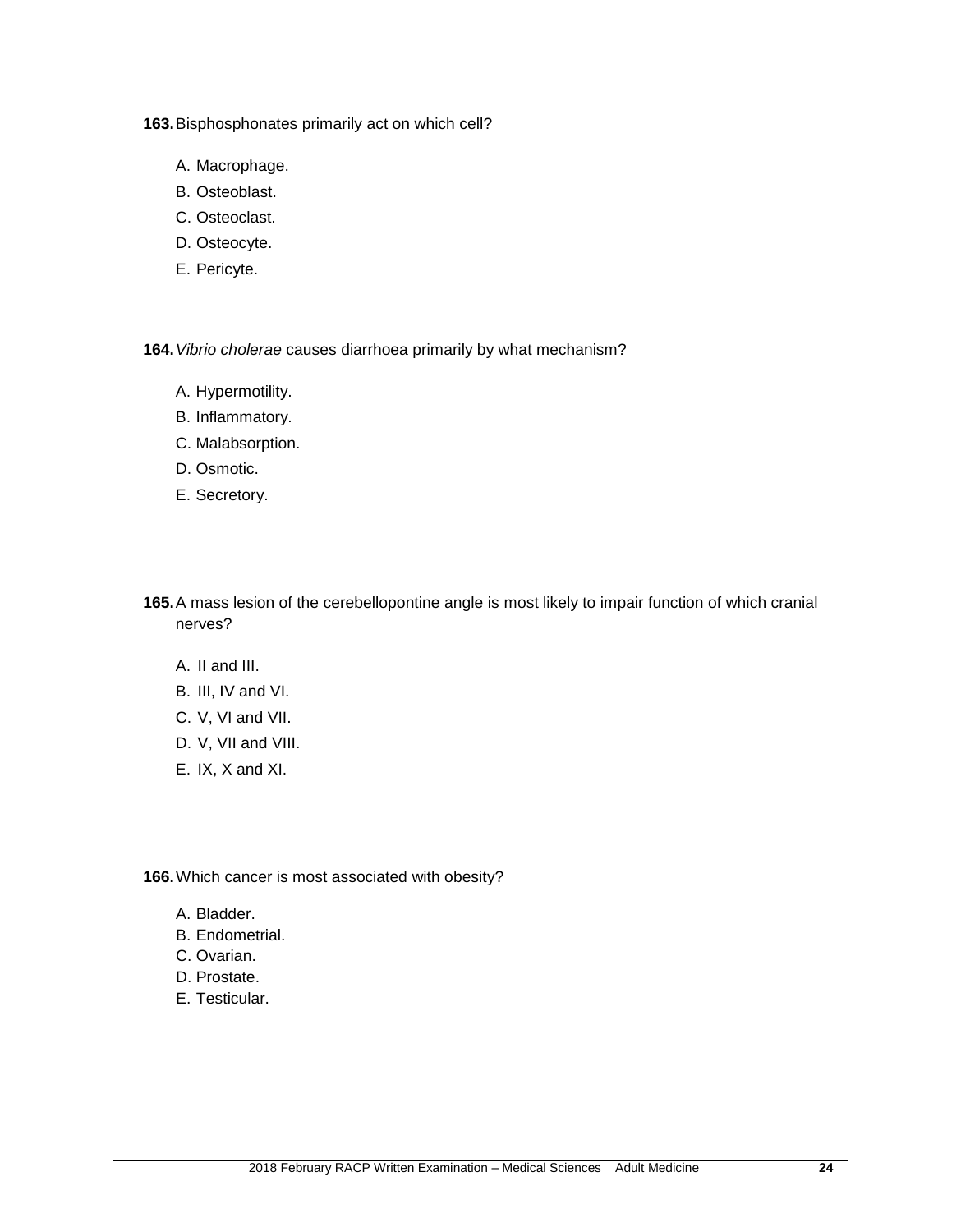#### **QUESTIONS 167 AND 168 REFER TO THE FOLLOWING INFORMATION**

Correctly identify the hormone that matches with the description.

**167.**Which hormone released from intestinal L cells can lead to delayed gastric emptying, increased post-prandial insulin release and improved satiety?

- A. Cholecystokinin.
- B. Gastrin.
- C. Ghrelin.
- D. Glucagon.
- E. Glucagon-like peptide-1 (GLP-1).
- F. Histamine.
- G. Peptide YY.
- H. Secretin.

**168.**Which hormone binds a plasma membrane-bound G-protein coupled receptor, leading to increased glycogenolysis?

- A. Cholecystokinin.
- B. Gastrin.
- C. Ghrelin.
- D. Glucagon.
- E. Glucagon-like peptide-1 (GLP-1).
- F. Histamine.
- G. Peptide YY.
- H. Secretin.